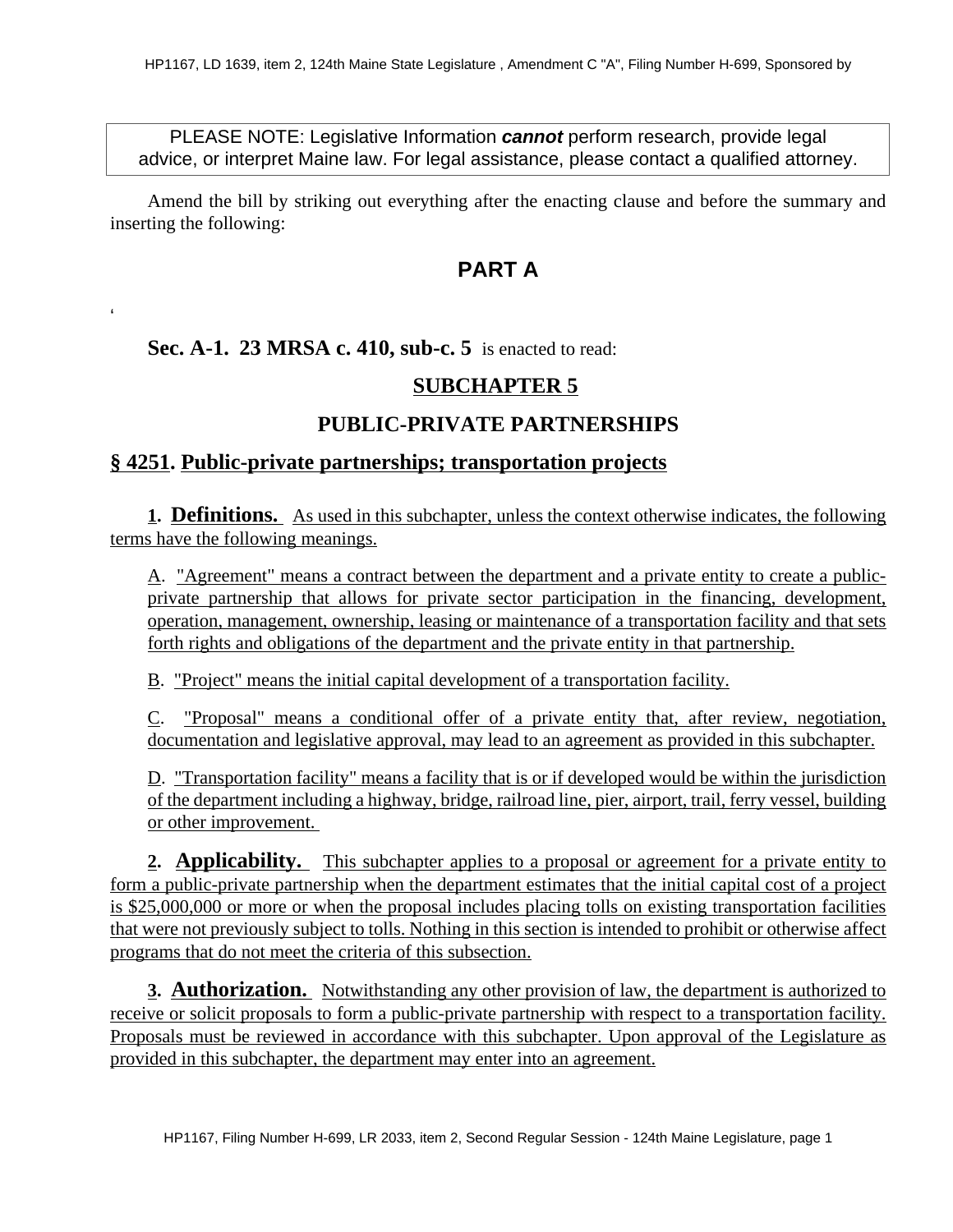**4. Standards for review.** Before submitting a proposal to the Legislature for approval the department must find that the proposal meets the following standards.

A. The purpose of and need for the transportation facility must be consistent with the long-term planning of the department.

B. The private entity must have the financial, technical and operational capacity to discharge the responsibilities set forth in the proposal cost-effectively and responsibly as determined by the department. This capacity must include, but is not limited to, meeting department prequalification standards for professional engineering services and general contracting.

C. The proposed transportation facility must be owned, controlled, operated and maintained in a manner satisfactory to the department.

D. The proposal must be cost-effective in the long term.

E. The proposal must limit the use of state capital funding to less than 50% of the initial capital cost of the transportation facility and to the extent practicable minimize the use of transportation funding sources such as the Highway Fund, general obligation bonds supported by the Highway Fund, the TransCap Trust Fund under Title 30-A, section 6006-G and program funding provided by the Federal Highway Administration.

F. If the proposed transportation facility is to be supported by tolls or other user fees, the private entity must provide a traffic and revenue study prepared by an expert acceptable to the department and national bond rating agencies. The private entity must also provide a finance plan consistent with the traffic and revenue study that identifies the proposal costs, revenues by source, financing, major assumptions, internal rate of return on private investments and whether any government funds are assumed to deliver a cost-feasible project and that provides a total cash flow analysis beginning with implementation of the project and extending for the term of the agreement.

G. The proposal must demonstrate safeguards adequate to ensure that no significant additional costs or service disruptions would be borne by the traveling public and residents of the State if the private entity defaults or cancels the agreement.

H. The proposal must include provisions guaranteeing performance by the private entity and payment of subcontractors, including, but not limited to, performance and payment bonds, letters of credit, parent company guarantees and lender and equity partner guarantees.

I. The proposal and the transportation facility must comply with all requirements of applicable federal, state and local laws and department rules, policies and procedures.

J. The proposal must identify the law enforcement jurisdictions and responsibilities relative to the transportation facility.

K. The proposal must provide that all reasonable costs of substantially affected local governments and utilities related to the transportation facility are borne by the private entity or are otherwise provided for to the satisfaction of the department.

HP1167, Filing Number H-699, LR 2033, item 2, Second Regular Session - 124th Maine Legislature, page 2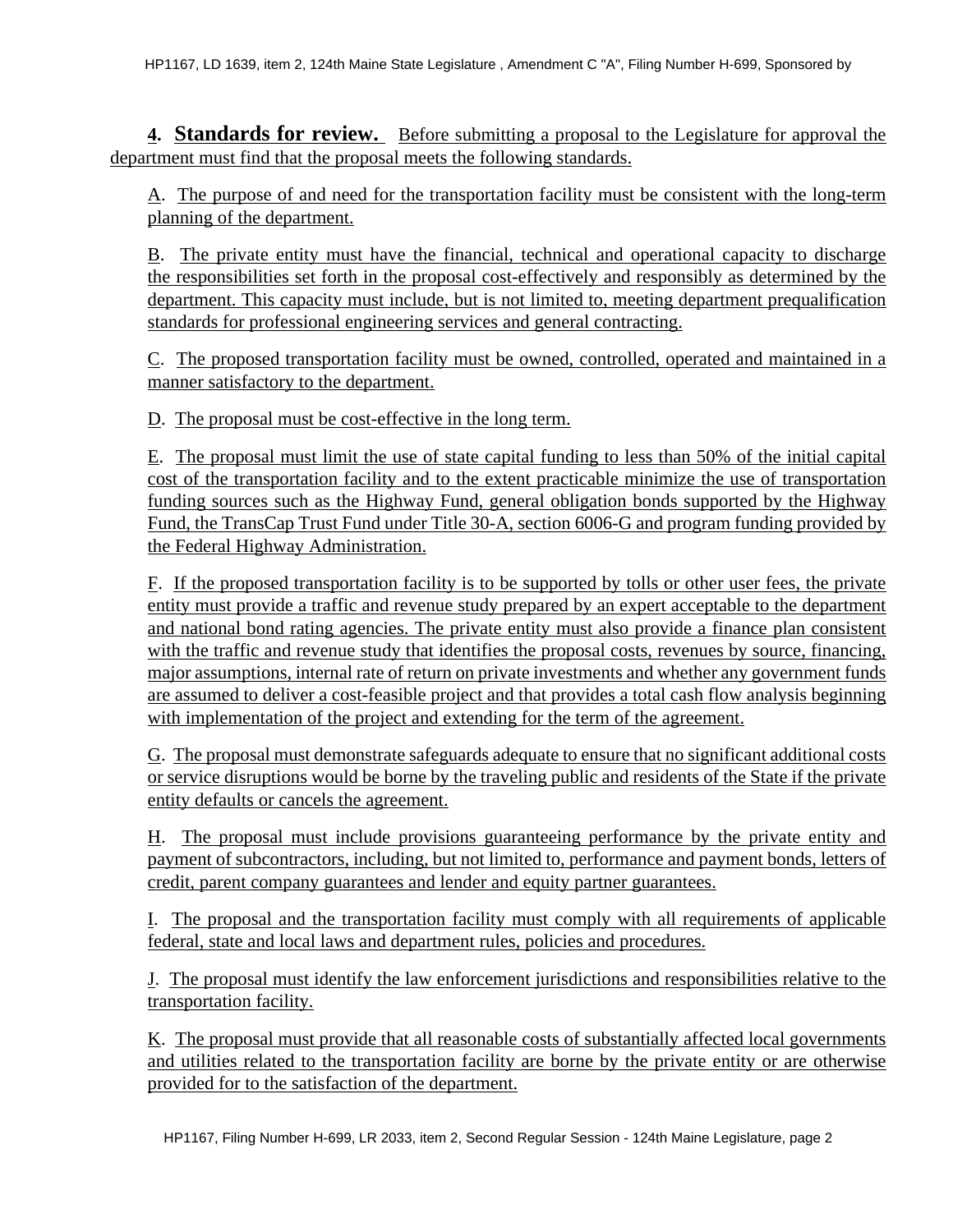L. The proposal and transportation facility are in the best interest of the public.

**5. Proposal and selection processes; solicited and unsolicited.** The department may request proposals from private entities for a public-private partnership for a transportation facility or may accept unsolicited proposals pursuant to this subsection.

A. If the department receives an unsolicited proposal and determines that it meets the standards in this subchapter, the department shall publish a notice of the receipt of the proposal on the department's publicly accessible website or through advertisements in newspapers. If a notice is published exclusively in newspapers, the notice must appear in 2 or more public newspapers circulated wholly or in part in the State and in one public newspaper circulated wholly or in part in the county where the proposed transportation facility is to be located if any such newspaper is circulated in that county. The notice must provide that the department will accept, for 120 days after the initial date of publication, proposals meeting the standards in subsection 4 from other private entities for transportation facilities that satisfy the same basic purpose and need. A copy of the notice must be mailed to each local government in the area affected by the proposal.

B. After the proposal or proposals have been received, and any public notification period has expired, the department shall rank the proposals in order of preference. In ranking the proposals, the department may consider factors that include, but are not limited to, professional qualifications, general business terms, innovative engineering or cost-reduction terms, finance plans and the need for state funds to deliver the project and discharge the agreement. The department shall undertake negotiations with the private entity submitting the 1st-ranked proposal. If the department is not satisfied with the results of the negotiations, the department may, at its sole discretion, terminate negotiations with that entity and the department may negotiate with the other entities in order of the ranking of their proposals. If only one proposal is received, the department shall negotiate in good faith and, if the department is not satisfied with the results of the negotiations, the department may, at its sole discretion, terminate negotiations.

C. The department may require that the private entity assume responsibility for all costs incurred by the State or local governments before execution of the agreement, including costs of retaining independent experts to review, analyze and advise the department with respect to the proposal.

**6. Tolls; fares.** An agreement may authorize the private entity to impose tolls or fares for the use of the transportation facility. The following provisions apply to such an agreement.

A. The agreement must be consistent with the traffic and revenue study required under subsection 4, paragraph F.

B. The agreement must ensure that the transportation facility and any related toll facility are properly operated and maintained in accordance with department standards or standards generally accepted in the transportation industry.

C. The agreement must include provisions governing changes in tolls or fares.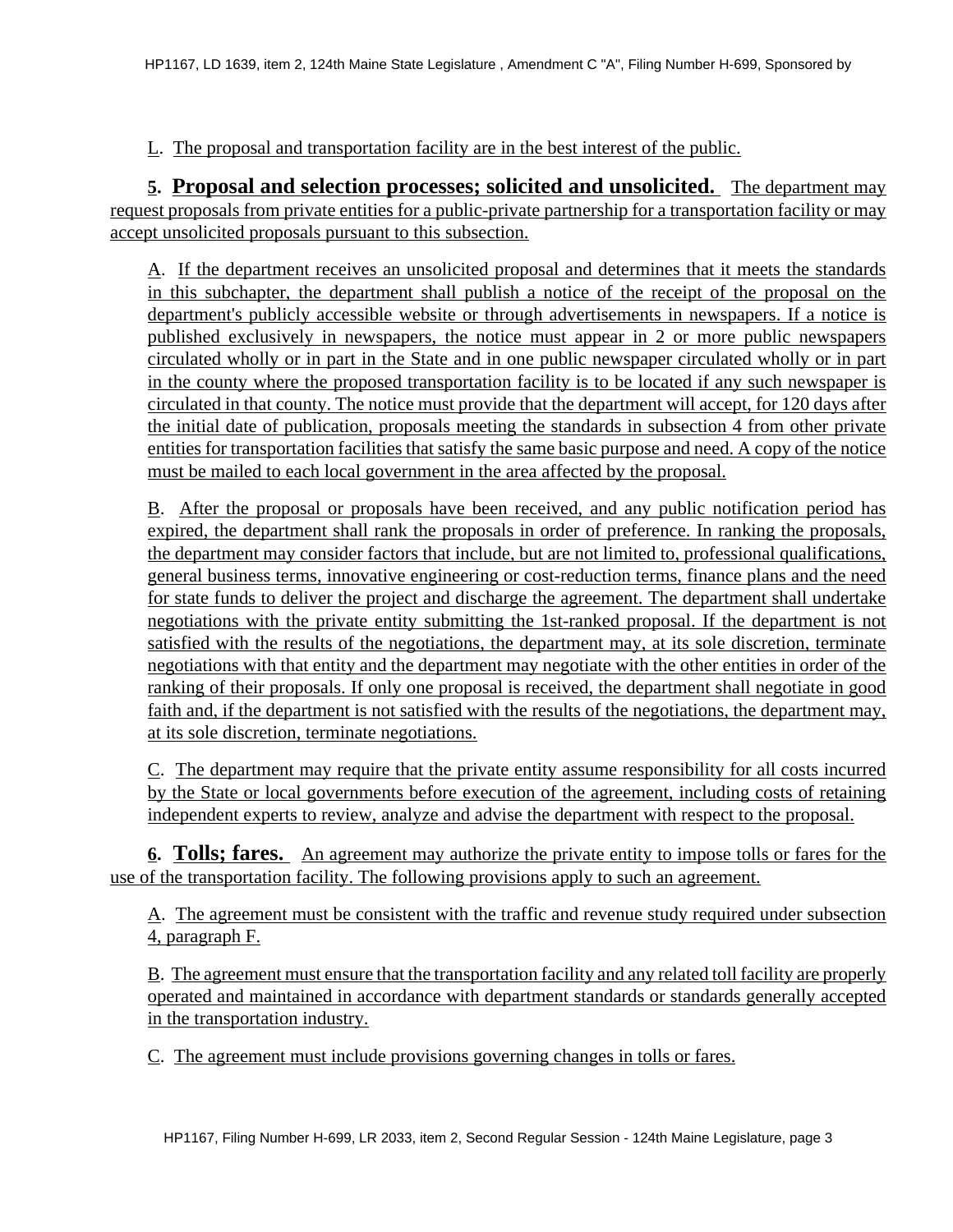D. The department may require provisions in the agreement that ensure that a negotiated portion of revenues from a toll-generating or a fare-generating transportation facility is returned to the department over the life of the agreement.

**7. Exercise of powers.** If the department exercises its power of eminent domain for the development and construction of a transportation facility pursuant to this subchapter, the department must retain ownership rights and interests taken. The State may provide maintenance, law enforcement and other services with respect to a transportation facility owned by a private entity when the agreement provides for reasonable reimbursement for such services.

**8. Term of agreement.** An agreement may not exceed a term of 50 years unless the Legislature, upon the recommendation of the Commissioner of Transportation, approves a longer term.

**9. Legislative approval.** If the department determines that a public-private partnership proposal and draft agreement meets the standards of this subchapter, the department shall submit to the Legislature a bill that authorizes the agreement. The bill must include a statement that the proposal meets the standards in subsection 4, a summary of the substance of the draft agreement and a description of the nature and amount of state investment, if any, including effects on programmed capital work.

**10. Confidentiality of proposals and negotiations.** All records, notes, summaries, working papers, plans, interoffice and intraoffice memoranda or other materials prepared, used or submitted in connection with any proposal considered under this subchapter are confidential and not subject to public review until the department determines that the proposal meets the standards of this subchapter or until the proposal is finally rejected by the department.

**11. Report of proposals.** By February 1st, annually, the department shall provide to the joint standing committee of the Legislature having jurisdiction over transportation matters a report summarizing all proposals that the department has determined meet the standards of this subchapter or that have been finally rejected during the previous calendar year.

**12. Rules.** The department may adopt rules to implement this subchapter. Rules adopted pursuant to this subsection are routine technical rules as defined in Title 5, chapter 375, subchapter 2-A.

# **PART B**

**Sec. B-1. 23 MRSA §753-A,** as amended by PL 2007, c. 306, §3, is repealed.

**Sec. B-2. 23 MRSA §4244** is enacted to read:

## **§ 4244. Design-build contracting**

**1. Definitions.** As used in this section, unless the context otherwise indicates, the following terms have the following meanings.

A. "Best value" means the highest overall value to the State, considering quality and cost.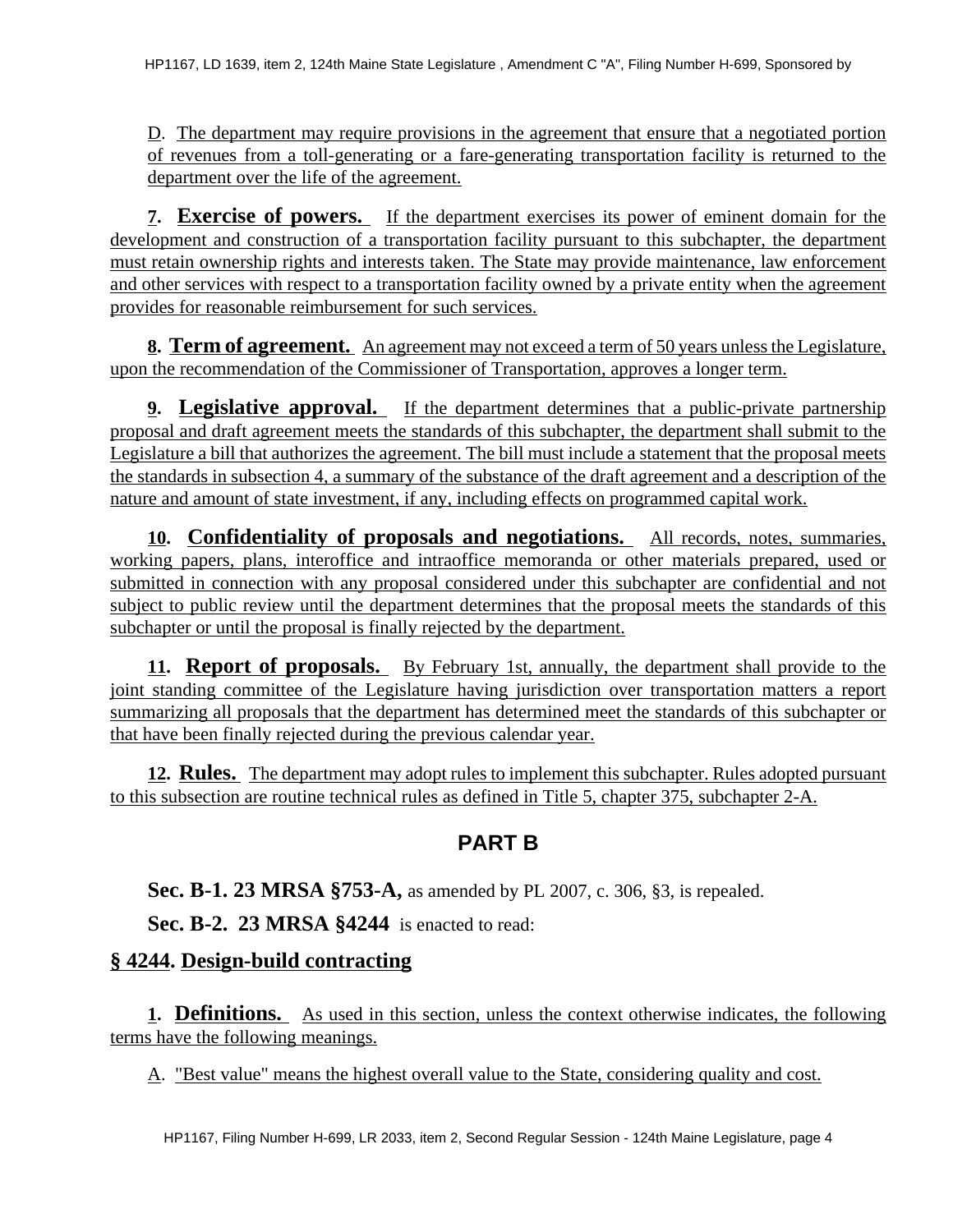B. "Design-build contracting" means a method of project delivery whereby a single firm is contractually responsible for performing design, construction and related services.

C. "Major participant" means a firm that would have a major role in the design or construction of a project as specified by the department in its procurement documents.

D. "Project" means the highway, bridge, railroad, pier, airport, trail, ferry vessel, building or other improvement being constructed or rehabilitated, including all professional services, labor, equipment, materials, tools, supplies, warranties and incidentals needed for a complete and functioning product.

E. "Proposal" means an offer by the proposer to design and construct the project in accordance with all request-for-proposals provisions.

F. "Proposer" means an individual, firm, corporation, limited liability company, partnership, joint venture, sole proprietorship or other entity that submits a proposal.

G. "Public notice" means notice given electronically through the department's publicly accessible website or through advertisements in newspapers. If notice is to be given exclusively in newspapers, the notice must appear in 2 or more public newspapers circulated wholly or in part in the State and in one public newspaper circulated wholly or in part in the county where the proposed project is located if any such newspaper is circulated in that county.

H. "Quality" means those features that the department determines are most important to the project. Quality criteria include design, constructability, long-term maintenance costs, aesthetics, local impacts, traveler and other user costs, service life, time to construct and other factors that the department considers to be in the best interest of the State.

**2. Authorization.** Notwithstanding section 4243 or any other provision of law, the department may use design-build contracting to deliver projects. The department may evaluate and select proposals on either a best-value or low-bid basis. If the scope of work requires substantial engineering judgment, the quality of which may vary significantly, as determined by the department, then the basis of award must be the best value.

The department retains the authority to terminate the contracting process at any time, to reject any proposal, to waive technicalities or to solicit new proposals if the department determines that doing so is in the best interest of the State.

**3. Prequalification.** A proposer must be prequalified to be eligible to submit a proposal. A proposer must be prequalified by a project-specific request-for-qualifications process described in this subsection, or a proposer may be a team formed of contractors and designers that are each prequalified separately for design-build contracting in accordance with ongoing prequalification procedures established by the department. The department shall specify the method of prequalification in its discretion, except that if the basis of award is the best value, then prequalification must be through a project-specific request-for-qualifications process.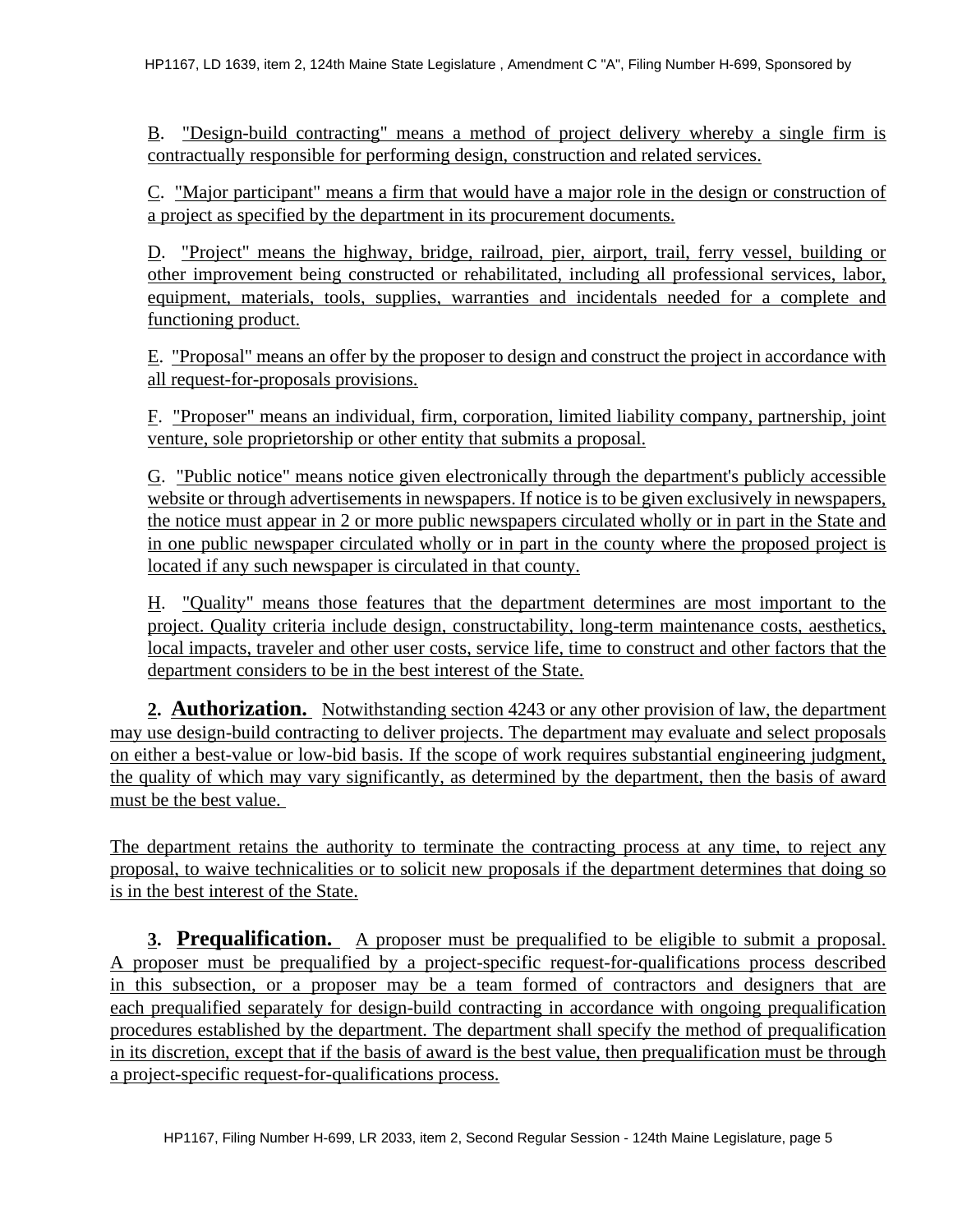The department shall give public notice of a project-specific request-for-qualifications process. The department shall issue a request-for-qualifications package to all firms requesting one in accordance with the notice. Interested firms shall supply, for themselves and all major participants, all information required by the department. The department may investigate and verify all information received. All financial information, trade secrets or other information customarily regarded as confidential business information submitted to the department is confidential. The department shall evaluate and rate all firms submitting a conforming statement of qualifications and select the most qualified firms to receive a request for proposals. The department may select any number of firms, except that, if the department fails to prequalify at least 2 firms, the department shall repeat the request-for-qualifications process or select a different project delivery method.

**4. Request for proposals.** If prequalification is through project-specific prequalification, the department shall issue a request for proposals to those firms prequalified. If prequalification is through ongoing prequalification procedures established by the department, the department shall give public notice of the request for proposals. The request for proposals must set forth the scope of work, design parameters, construction requirements, time constraints and all other requirements that have a substantial impact on the cost or quality of the project and the project development process, as determined by the department. The request for proposals must include the criteria for acceptable proposals and must include a request-for-information process that allows for clarification of such criteria. For projects to be awarded on a best-value basis, the scoring process and quality criteria must also be contained in the request for proposals. The request for proposals may also provide for a process for the department to meet with each proposer individually to review conceptual technical elements of each proposal before full proposal submittal for the purposes of identifying design or other technical elements that are unacceptable to the department or that obviously would cause rejection of the proposal as nonresponsive. All such conceptual technical meetings, including submittals and responses, are confidential until award of the contract, but the department may issue addenda to all proposers to clarify design or other technical elements that will or will not be allowed. Upon award of the contract and after resolution of any procurement disputes, the department shall return documents submitted by unsuccessful proposers upon request. The request for proposals may also provide for a stipend upon specified terms to unsuccessful proposers that submit proposals conforming to all material request-for-proposals requirements as determined by the department.

**5. Low-bid award.** If the basis of the award is lowest cost, then each proposal must be submitted by the proposer to the department in 2 separate components, a sealed technical proposal and a sealed price proposal. These 2 components must be submitted simultaneously. The department shall first review technical proposals for responsiveness. The department shall award the contract to the proposer that submits a responsive proposal with the lowest price, if the proposal meets all material request-forproposals requirements as determined by the department.

**6. Best-value award.** If the basis of the award is best value, then each proposal must be submitted by the proposer to the department in 2 separate components, a sealed technical proposal and a sealed price proposal. These 2 components must be submitted simultaneously.